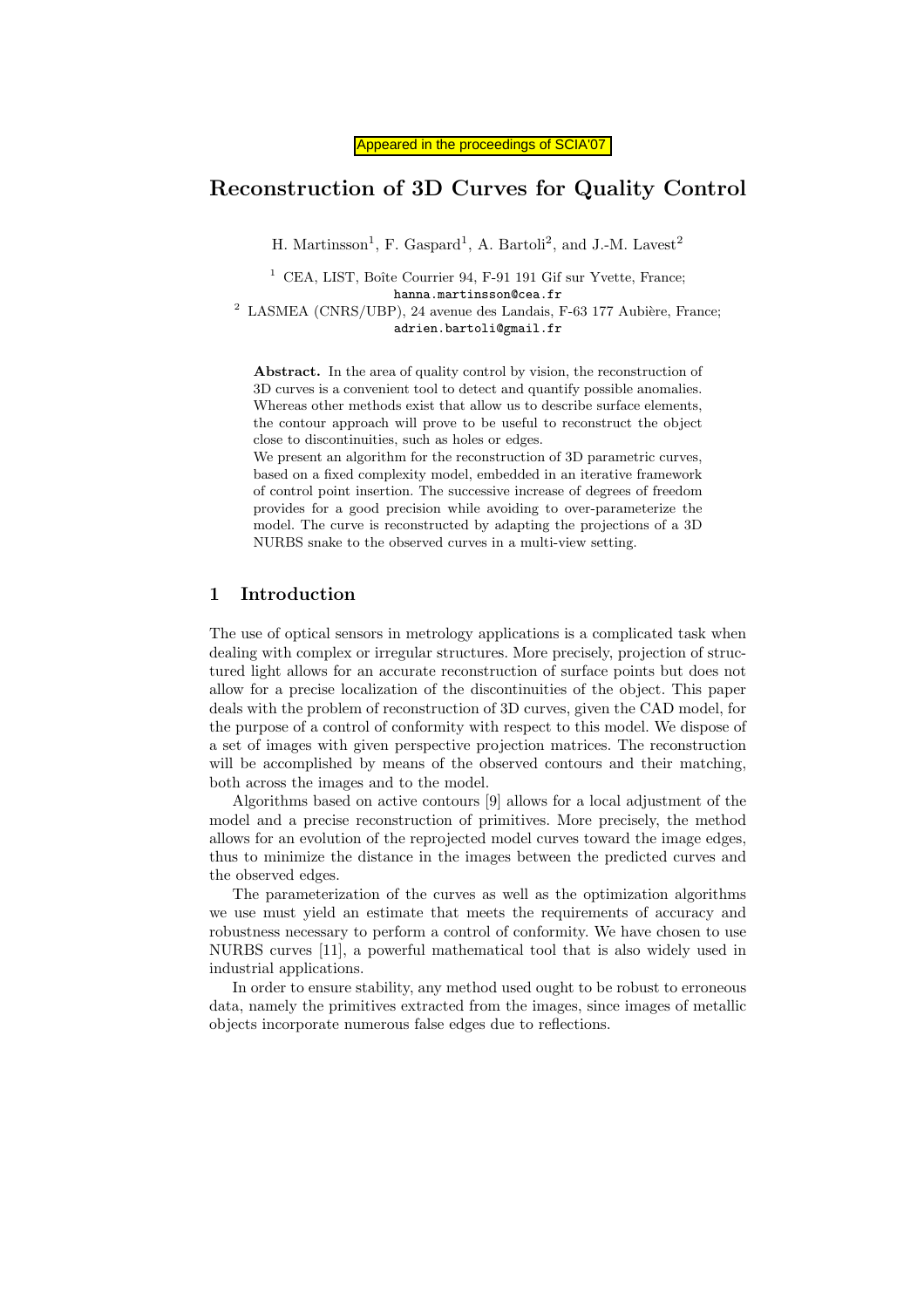Although initially defined for ordered point clouds, active contours have been adapted to parametric curves. Cham and Cipolla propose a method based on affine epipolar geometry [3] that reconstructs a parametric curve in a canonical frame using stereo vision. The result is two coupled snakes, but without directly expressing the 3D points. In [15], Xiao and Li deal with the problem of reconstruction of 3D curves from two images. However, the NURBS curves are approximated by B-splines, which makes the problem linear, at the expense of loosing projective invariance. The reconstruction is based on a matching process using epipolar geometry followed by triangulation. The estimation of the curves is performed independently in the two images, that is, there is no interactivity between the 2D observations and the 3D curve in the optimization. Kahl and August introduce in [8] a coupling between matching and reconstruction, based on an a priori distribution of the curves and on an image formation model. The curves are expressed as B-splines and the optimization is done using gradient descent.

Other problems related to the estimation of parametric structures have come up in the area of surfaces. In [14], Siddiqui and Sclaroff present a method to reconstruct rational B-spline surfaces. Point correspondences are supposed given. In a first step, B-spline surface patches are estimated in each view, then the surface in 3D, together with the projection matrices, are computed using factorization. Finally, the surface and the projection matrices are refined iteratively by minimizing the 2D residual error. So as to avoid problems due to over-parameterization, the number of control points is limited initially, to be increased later on in a hierarchical process by control point insertion.

In the case of 2D curve estimation, other aspects of the problem are addressed. Cham and Cipolla adjust a spline curve to fit an image contour [4]. Control points are inserted iteratively using a new method called PERM (potential for energy-reduction maximization). An MDL (minimal description length [7]) strategy is used to define a stopping criterion. In order to update the curve, the actual curve is sampled and a line-search is performed in the image to localize the target shape. The optimization is performed by gradient descent. Brigger et al. present in [2] a B-spline snake method without internal energy, due to the intrinsic regularity of B-spline curves. The optimization is done on the knot points rather than on the control points, which allows the formulation of a system of equations that can be solved by digital filtering. So as to increase numerical stability, the method is embedded in a multi-resolution framework. Meegama and Rajapakse introduce in [10] an adaptive procedure for control point insertion and deletion, based on the euclidean distance between consecutive control points and on the curvature of the NURBS curve. Local control is ensured by adjustment of the weights. The control points evolve in each iteration in a small neighborhood  $(3 \times 3$  pixels). Yang et al. use a distance field computed a priori with the fast marching method in order to adjust a B-spline snake [16]. Control points are added in the segment presenting a large estimation error, due to a degree of freedom insufficient for a good fit of the curve. The procedure is re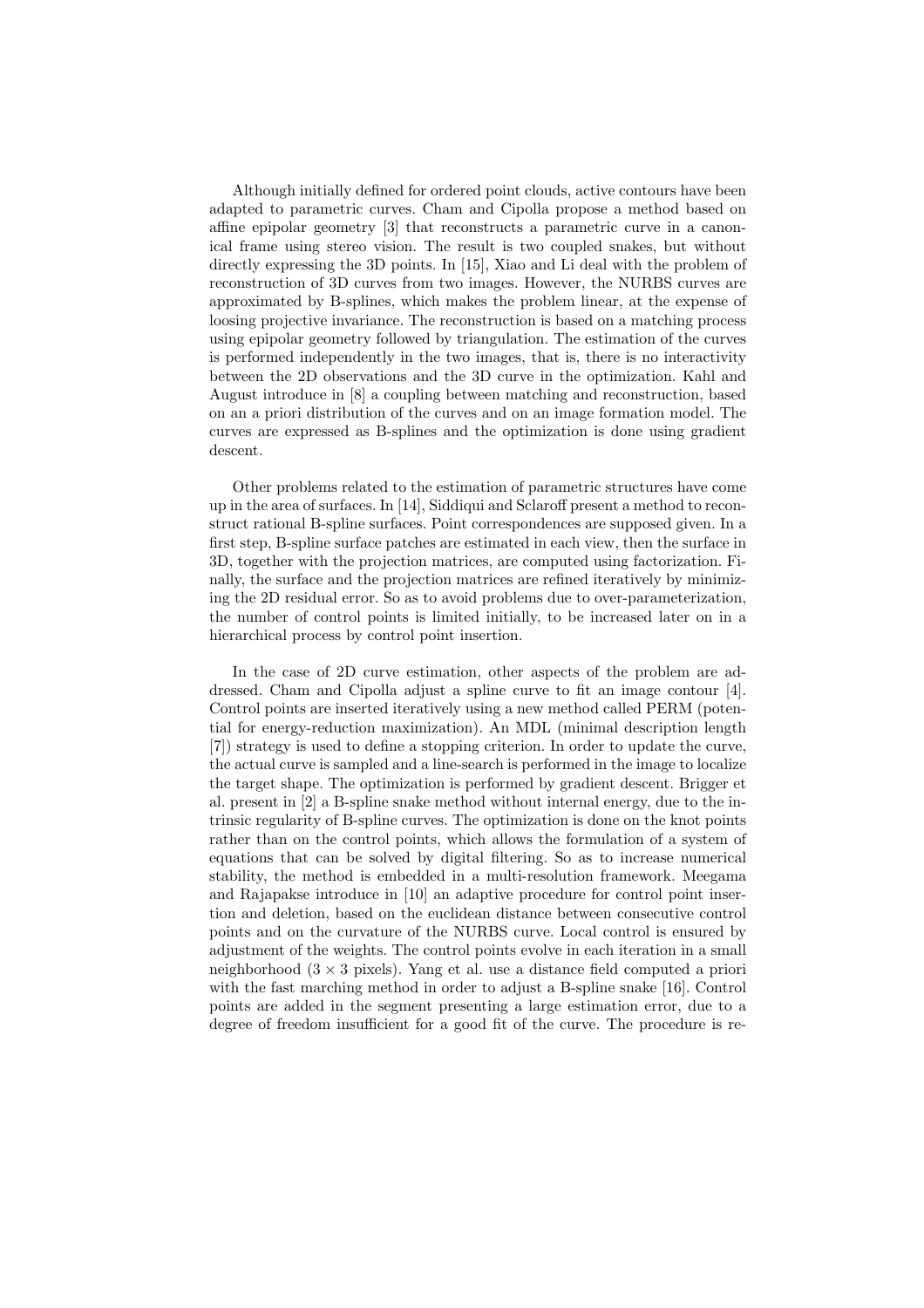peated until the error is lower than a fixed threshold. Redundant control points are then removed, as long as the error remains lower than the threshold.

## 2 Problem Formulation

Given a set of images of an object, together with its CAD model, our goal is to reconstruct in 3D the curves observed in the images. In order to obtain a 3D curve that meets our requirements regarding regularity, rather than reconstructing a point cloud, we estimate a NURBS curve. The reconstruction is performed by minimizing the quadratic approximation error. The minimization problem is formulated for a set of  $M$  images and  $N$  sample points by

$$
\mathbf{C}(\mathcal{P}) = \arg \min_{\mathcal{P}} \sum_{i=0}^{M-1} \sum_{j=0}^{N-1} (\mathbf{q}_{ij} - T_i(\mathbf{C}(\mathcal{P}, t_j)))^2, \tag{1}
$$

where  $\mathbf{q}_{ij}$  is a contour point associated with the curve point of parameter  $t_j$ ,  $T_i$ is the projective operator for image  $i$  and  $P$  is the set of control points.

Our choice to use NURBS curves is justified by several reasons. First, NURBS curves have interesting geometrical properties, namely concerning regularity and continuity. An important geometrical property that will be of particular interest is the invariance under projective transformations.

# 3 Properties of NURBS curves

Let  $U = \{u_0, \dots, u_m\}$  be an increasing vector, called the knot vector. A NURBS curve is a vector valued, piecewise rational polynomial over  $U$ , defined by

$$
\mathbf{C}(t) = \sum_{i=0}^{n} \mathbf{P}_{i} R_{i,k}(t) \text{ with } R_{i,k}(t) = \frac{w_{i} B_{i,k}(t)}{\sum_{j=0}^{n} w_{j} B_{j,k}(t)},
$$
(2)

where  $P_i$  are the control points,  $B_{i,k}(t)$  the B-spline basis functions defined over U,  $w_i$  the associated weights and k the degree.

It is a common choice to take  $k = 3$ , which has proved to be a good compromise between required smoothness and the problem of oscillation, inherent to high degree polynomials. For our purposes, the parameterization of closed curves, we consider periodic knot vectors, that is, verifying  $u_{i+m} = u_i$ . Given all these parameters, the set of NURBS defined on  $U$  forms, together with the operations of point-wise addition and multiplication with a scalar, a vector space.

For details on NURBS curves and their properties, refer to [11].

#### 3.1 Projective Invariance

According to the pinhole camera model, the perspective projection  $T(\cdot)$  that transforms a world point into an image point is expressed in homogeneous coordinates by means of the transformation matrix  $\mathbf{T}_{3\times4}$ . Using weights associated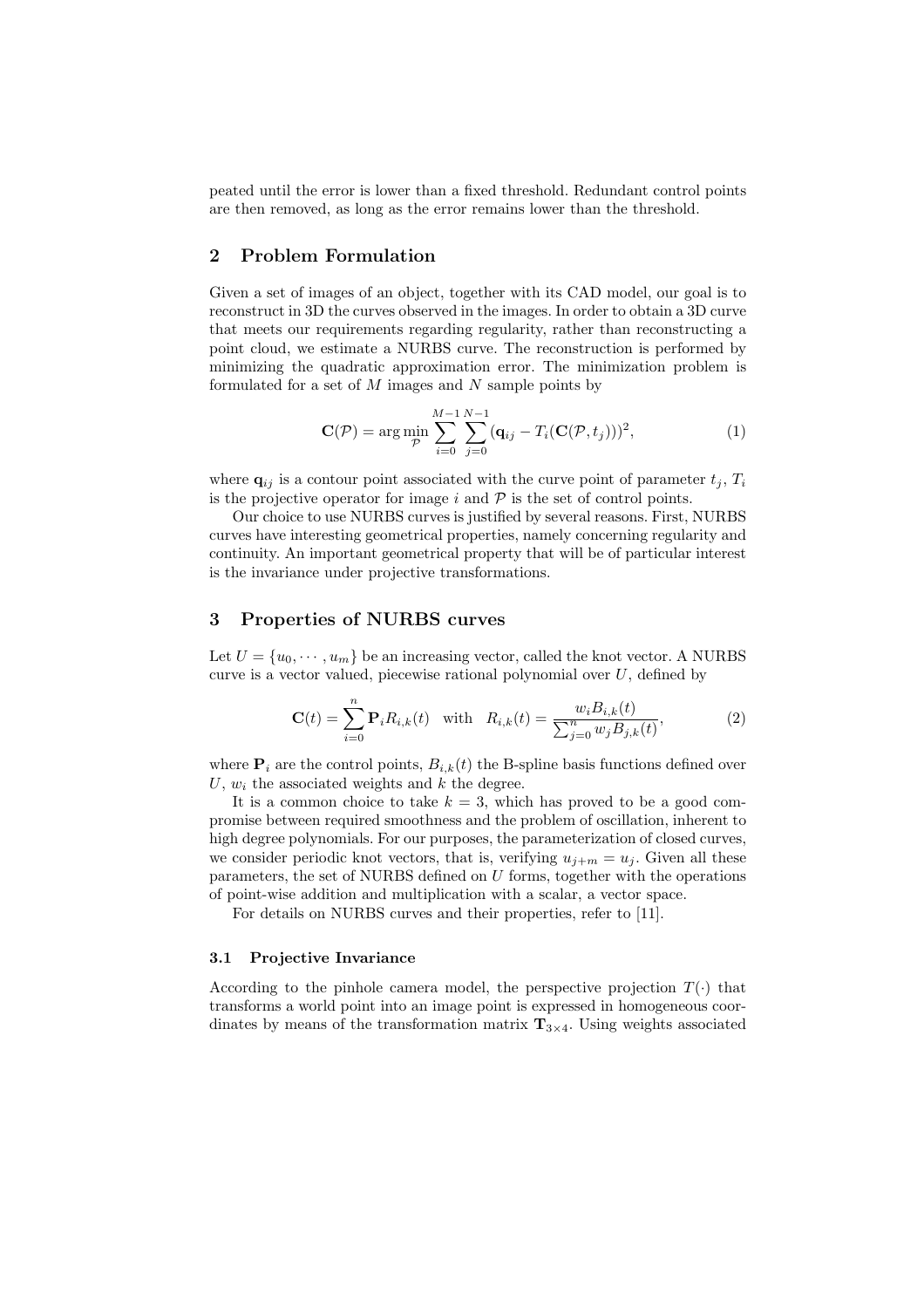with the control points, NURBS curves have the important property of being invariant under projective transformations. Indeed, the projection of (2) remains a NURBS, defined by its projected control points and their modified weights. The curve is written

$$
\mathbf{c}(t) = T(\mathbf{C})(t) = \frac{\sum_{i=0}^{n} w'_i T(\mathbf{P}_i) B_{i,k}(t)}{\sum_{i=0}^{n} w'_i B_{i,k}(t)} = \sum_{i=0}^{n} T(\mathbf{P}_i) R'_{i,k}(t)
$$
(3)

The new weights are given by

$$
w'_{i} = (T_{3,1}X_{i} + T_{3,2}Y_{i} + T_{3,3}Z_{i} + T_{3,4}) w_{i} = \mathbf{n} \cdot (\mathbf{C}_{\mathbf{O}} - \mathbf{P}_{i}) w_{i}, \qquad (4)
$$

where  $n$  is a unit vector along the optical axis and  $C<sub>O</sub>$  the optical center of the camera.

### 3.2 Control Point Insertion

One of the fundamental geometric algorithms available for NURBS is the control point insertion. The key is the knot insertion, which is equivalent to adding one dimension to the vector space, consequently adapting the basis. Since the original vector space is included in the new one, there is a set of control points such that the curve remains unchanged.

Let  $\bar{u} \in [u_j, u_{j+1})$ . We insert  $\bar{u}$  in U, forming the new knot vector  $\bar{U} = {\bar{u}_0}$  $u_0, \dots, \bar{u}_j = u_j, \bar{u}_{j+1} = \bar{u}, \bar{u}_{j+2} = u_{j+1}, \dots, \bar{u}_{m+1} = u_m$ . The new control points  $\overline{P}_i$  are given by the linear system

$$
\sum_{i=0}^{n} \mathbf{P}_{i} R_{i,k}(t) = \sum_{i=0}^{n+1} \bar{\mathbf{P}}_{i} \bar{R}_{i,k}(t).
$$
 (5)

We present the solution without proof. The new control points are written

$$
\bar{\mathbf{P}}_i = \alpha_i \, \mathbf{P}_i + (1 - \alpha_i) \, \mathbf{P}_{i-1},\tag{6}
$$

with

$$
\alpha_i = \begin{cases} \n\frac{1}{\bar{u} - u_i} & \text{if } j - k + 1 \le i \le j \\ \n\frac{u_{i+k} - u_i}{0} & \text{if } i \ge j + 1 \n\end{cases} \tag{7}
$$

Note that only  $k$  new control points need to be computed, due to the local influence of splines.

# 4 Curve Estimation

Using the NURBS formulation, the minimization problem (1) is written

$$
\min_{\{\hat{\mathbf{P}}_l\}} \sum_{i=0}^{M-1} \sum_{j=0}^{N-1} \left( \mathbf{q}_{ij} - \sum_{l=0}^n T_i(\hat{\mathbf{P}}_l) R_{l,k}^{(i)}(t_j) \right)^2, \tag{8}
$$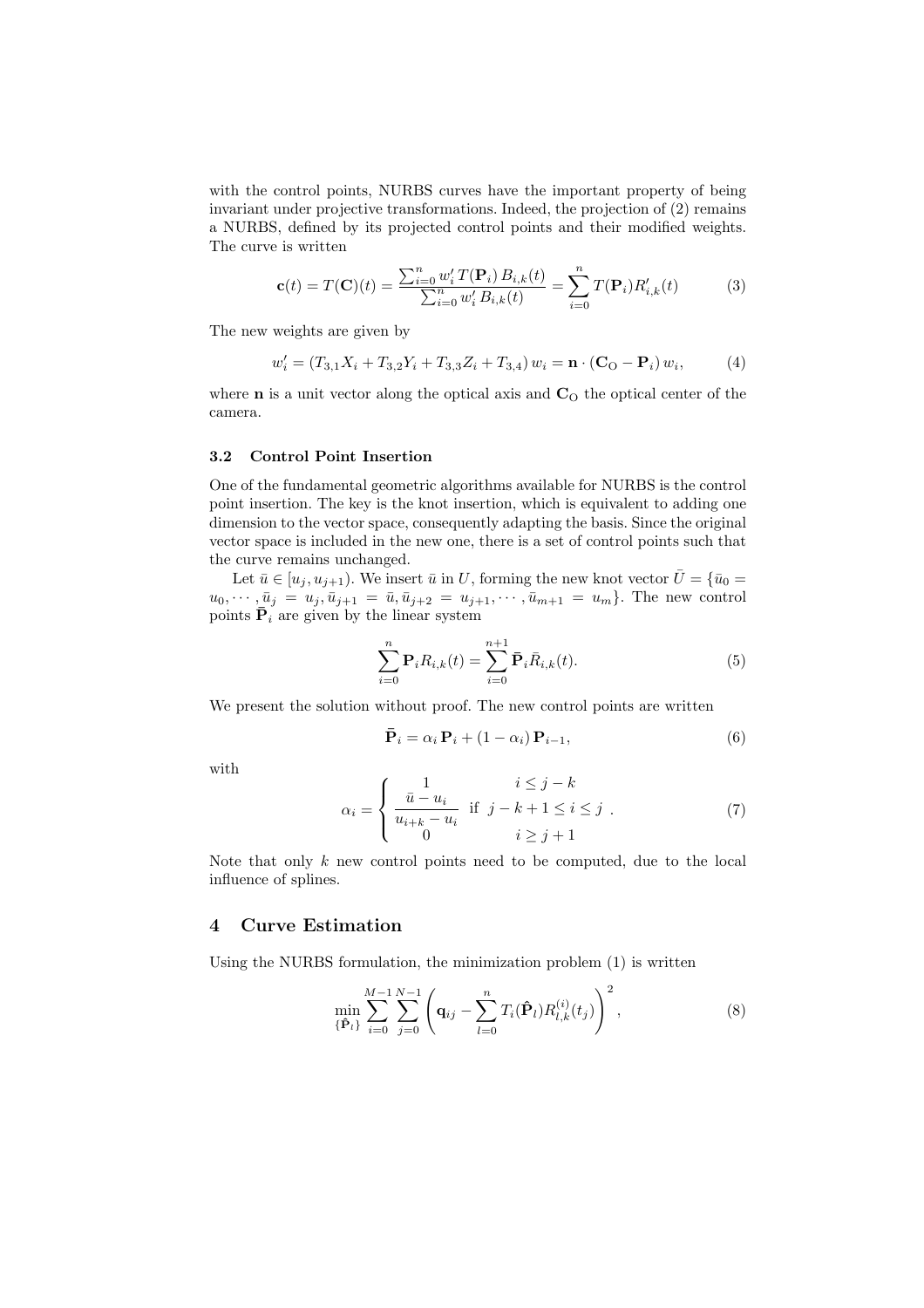where  $R_{l,k}^{(i)}$  are the basis functions for the projected NURBS curve in image *i*.

The problem has two parts. First, the search for candidate edge points  $q_{ij}$  in the images, then the optimization of the 3D NURBS curve by optimization on the control points. The search for candidate points is carried out independently in the images using a method inspired by the one used by Drummond and Cipolla in [6]. For the optimization problem, we use the non-linear Levenberg-Marquardt minimization method. This optimization allows the control points to move in 3D, but does not change their number. In order to obtain an optimal reconstruction of the observed curve, we iteratively perform control point insertion.

#### 4.1 Search for Image Contours

We sample the NURBS curve projected in the image, to use as starting points in the search for matching contour points. A line-search is performed in order to find the new position of the curve, ideally corresponding to an edge. Our approach is based solely on the contours. Due to the aperture problem, the component of motion of an edge, tangent to itself, is not detectable locally and we therefore restrict the search for the new edge position to the edge normal at each sample point. As we expect the motion to be small, we define a search range (typically in the order of 20 pixels) so as to limit computational cost. In order to find the new position of a sample point, for each point belonging to the normal within the range, we evaluate the gradient and compute a weight based on the intensity and the orientation of the gradient and the distance from the sample point. The weight function  $v_j$  for a sample point  $p_j$  and the candidate point  $p_\xi$  will be of the form

$$
v_j(p_{\xi}) = \varphi_1(|\nabla I_{\xi}|) \cdot \varphi_2\left(\frac{\hat{n}_j \cdot \nabla I_{\xi}}{|\nabla I_{\xi}|}\right) \cdot \varphi_3(|p_j - p_{\xi}|),
$$

where  $\hat{n}_j$  is the normal of the projected curve at sample point j,  $\nabla I_{\xi}$  is the gradient at the candidate point and the  $\varphi_k$  are functions to define. The weight function will be evaluated for each candidate  $p_{\xi}$  and the point  $p'_{j}$  with the highest weight, identified by its distance from the original point  $d_j = |p_j - p'_j|$ , will be retained as the candidate for the new position of the point.

The bounded search range and the weighting of the point based on their distance from the curve yield a robust behavior, close to that of an M-estimator.

#### 4.2 Optimization on the Control Points

The first step of the optimization consists in projecting the curve in the images. Since the surface model is known, we can identify the visible parts of the curve in each image and retain only the parts corresponding to knot intervals that are completely visible. During the iterations, so as to keep the same cost function, the residual error must be evaluated in the same points in each iteration. Supposing small displacements, we can consider that visible pieces will remain visible throughout the optimization.

The optimization of (8) is done on the 3D control point coordinates, leaving the remaining parameters of the NURBS curve constant. The weights associated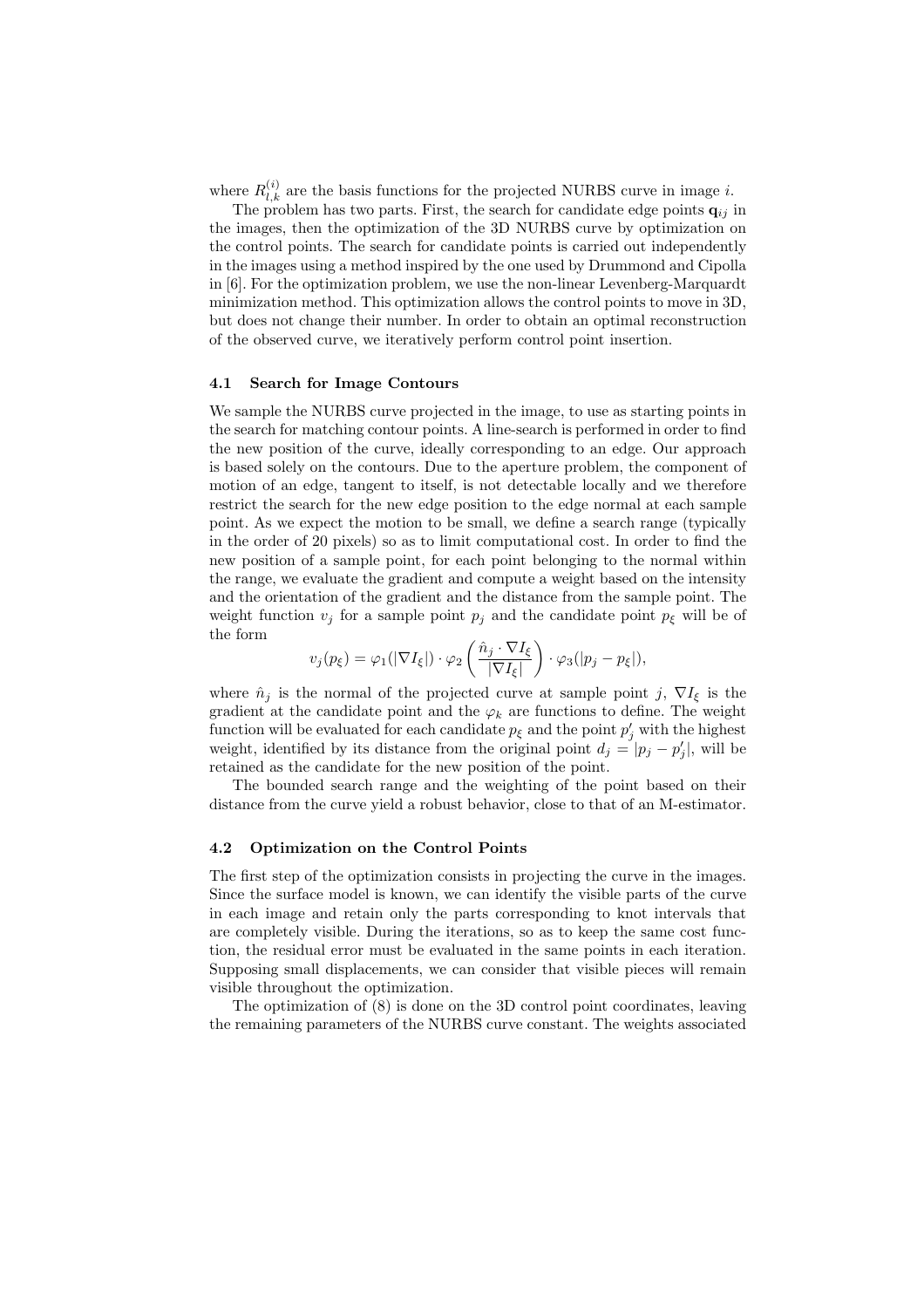with the control points are modified by the projection giving 2D weights varying with the depth of each control point, according to the formula (4), but they are not subject to the optimization.

In order to avoid over-parameterization for stability reasons, the first optimization is carried out on a limited number of control points. Their number is then increased by iterative insertion, so that the estimated 3D curve fits correctly also high curvature regions. As mentioned earlier, the insertion of a control point is done without influence on the curve and a second optimization is thus necessary to estimate the curve. We finally need a criterion to decide when to stop the control point insertion procedure.

Control Point Insertion Due to the use of NURBS, we have a method to insert control points. What remains is to decide where to place them. Several strategies have been used. Cham and Cipolla consider in [4] the dual problem of knot insertion. They define an error energy reduction potential and propose to place the knot point so as to maximize this potential. The control point is placed using the method described earlier. In our algorithm, since every insertion is followed by an optimization that locally adjusts the control points, we settle for choosing the interval where to place the point. Since the exact location within the interval is not critical, the point is placed at its midpoint. Dierckx suggests in [5] to place the new point at the interval that presents the highest error. This is consistent with an interpretation of the error as the result of a lack of degrees of freedom that inhibits a good description of the curve. If, however, the error derives from other sources, this solution is not always optimal. In our case, a significant error could also indicate the presence of parasite edges or that of a parallel structure close to the target curve. We have therefore chosen a heuristic approach, that consists in considering all the intervals of the NURBS curve, in order to retain the one that allows for the largest global error decrease.

Stopping Criterion One of the motives for introducing parametric curves was to avoid treating all curve points, as only the control points are modified during the optimization. If the number of control points is close to the number of samples, the benefit is limited. Too many control points could also cause numerical instabilities, due to an over-parameterization of the curve on the one hand and the size of the non-linear minimization problem on the other hand. It is thus necessary to define a criterion that decides when to stop the control point insertion.

A strategy that aims to avoid the over-parameterization is the use of statistical methods inspired by the information theory. Based in a Maximum Likelihood environment, these methods combine a term equivalent, in the case of a normal distributed errors, to the sum of squares of the residual errors with a term penalizing the model complexity. Given two estimated models, in our case differentiated by their number of control points, the one with the lowest criterion will be retained. The first criterion of this type, called AIC (Akaike Information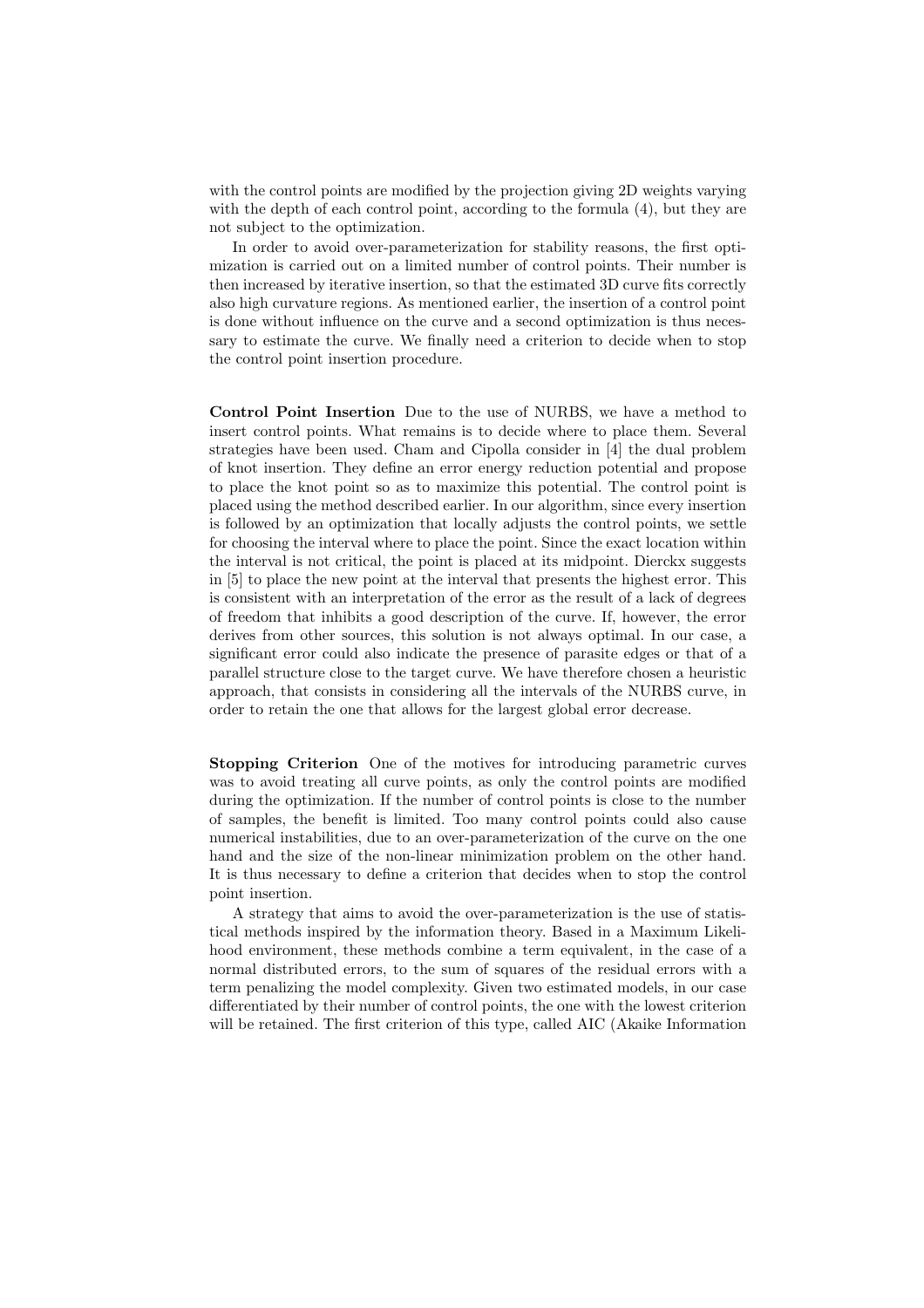Criterion), was introduced by Akaike in [1] and is written

$$
AIC = 2k + n \ln \frac{RSS}{n},\tag{9}
$$

where k is the number of control points, n is the number of observations and  $RSS$ is the sum of the squared residual errors. Another criterion, based on a bayesian formalism, is the BIC (Bayesian Information Criterion) presented by Schwarz [13]. It stresses the number of data points  $n$ , so as to ensure an asymptotic consistency and is written

$$
BIC = 2k \ln n + n \ln \frac{RSS}{n}.
$$
\n(10)

Another family of methods uses the MDL [12] formulation, which consists in associating a cost with the quantity of information necessary to describe the curve. Different criteria follow, depending on the formulation of the estimation problem. In the iterative control point insertion procedure of Cham et Cipolla [4], the stopping criterion is defined by means of MDL. The criterion depends, on the one hand on the number of control points and on the residual errors, on the other hand on the number of samples and on the covariance.

Yet another way of choosing an appropriate model complexity is the classical method of cross-validation. The models are evaluated based on their capacity to describe the data. A subset of the data is used to define a fixed complexity model, while the rest serve to validate it. The process is repeated and a model is retained if its performance is considered good enough.

We have chosen to use the BIC for this first version of our algorithm. A more thorough study of the influence of the stopping criterion in our setting will be performed at a later stage.

### 4.3 Algorithm

The algorithm we implemented has two parts. The optimization of a curve using a fixed complexity model is embedded in an iterative structure that aims to increase the number of control points. The non-linear optimization of the 3D curve is performed by the Levenberg-Marquardt algorithm, using a cost function based on a search for contour points in the images.

### 5 Experimental Evaluation

#### 5.1 Virtual Images

In order to validate our algorithms for image data extraction and for curve reconstruction, we have performed a number of tests on virtual images. The virtual setting also allows us to simulate deformations of the target object.

We construct a simplified model of an object, based on a single target curve. We then apply our 3D reconstruction algorithm, starting at a modified "model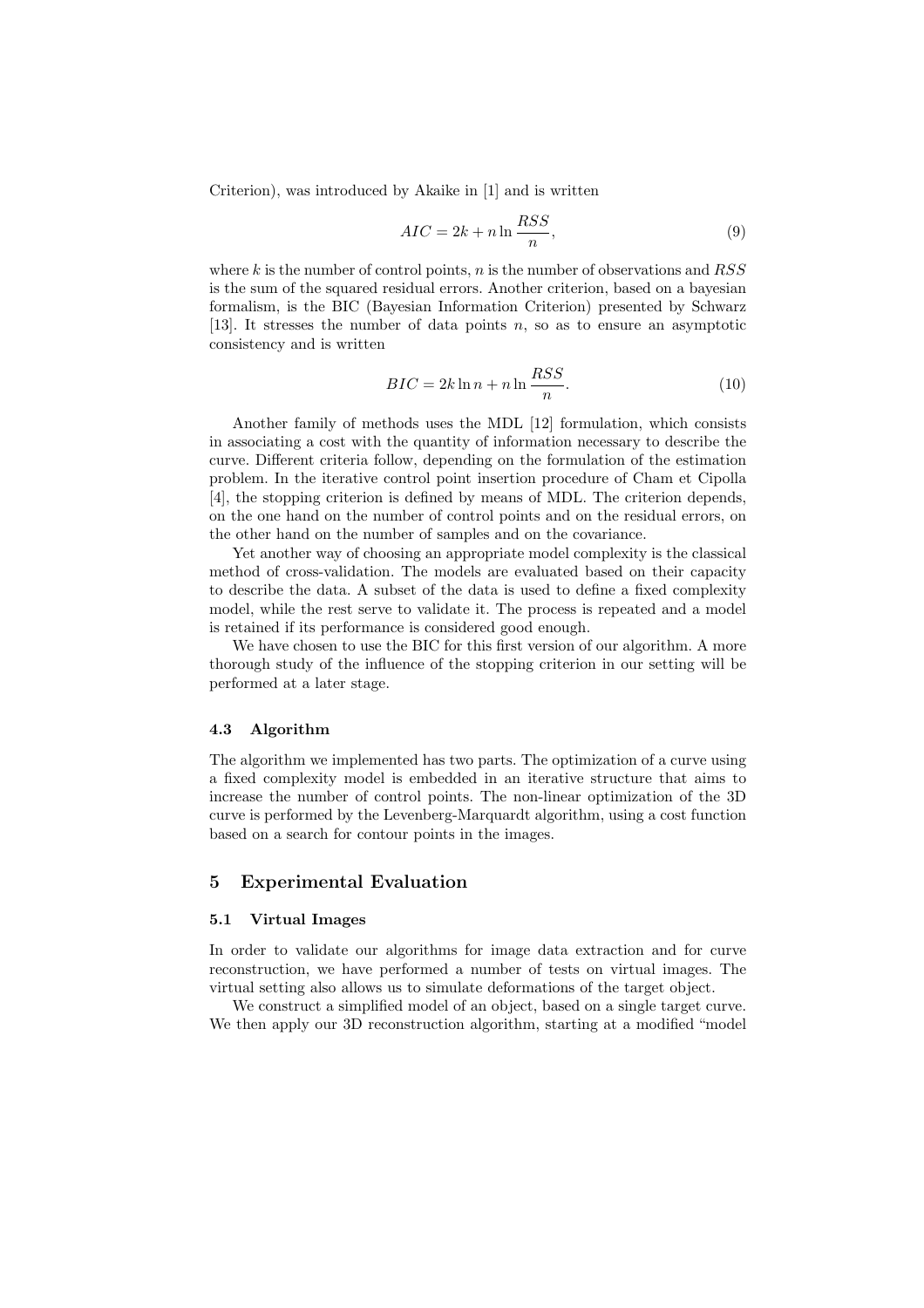

Fig. 1. Left: The virtual images used for the reconstruction of the central curve. Right: The distances from the sampled points from the reconstructed 3D curve to the model curve. The reconstruction is based on 20 virtual images. The cloud of sample points from the estimated curve is shown together with the target curve. The starting curve is shown in black. The differences are represented by lines with length proportional to the distance between the curve and the target, using a scale factor of 30.

curve", on a set of virtual views, see Fig. 1. The image size is  $1284 \times 1002$  pixels. The starting curve has 10 control points, to which 11 new points are added. The sampling used for the computations is of 200 points. To fix the scale, note that at the mean distance from the object curve, one pixel corresponds roughly to 0.22 mm. The evaluation of the results is done by measuring the distance from a set of sampled points from the estimated curve to the target model curve. The distances from the target curve are shown in Fig. 1. We obtain the following results:

| Mean error                   | $0.0621$ mm |  |
|------------------------------|-------------|--|
| Median error                 | $0.0421$ mm |  |
| Standard deviation 0.0528 mm |             |  |

We note that the error corresponds to less than a pixel in the images, which indicates a sub-pixel image precision.

#### 5.2 Real Images

We also consider a set of real images, see Fig. 2, with the same target curve, using the same starting "model curve" as in the virtual case. We now need to face the problem of noisy image data, multiple parallel structures and imprecision in the localization and the calibration of the views. The image size is  $1392 \times 1040$  pixels. The starting curve has 10 control points, to which 11 new points are added. The sampling used for the computations is of 200 points. At the mean distance from the object curve, one pixel corresponds roughly to 0.28 mm. The distances from the target curve are shown in Fig. 2. We obtain the following results: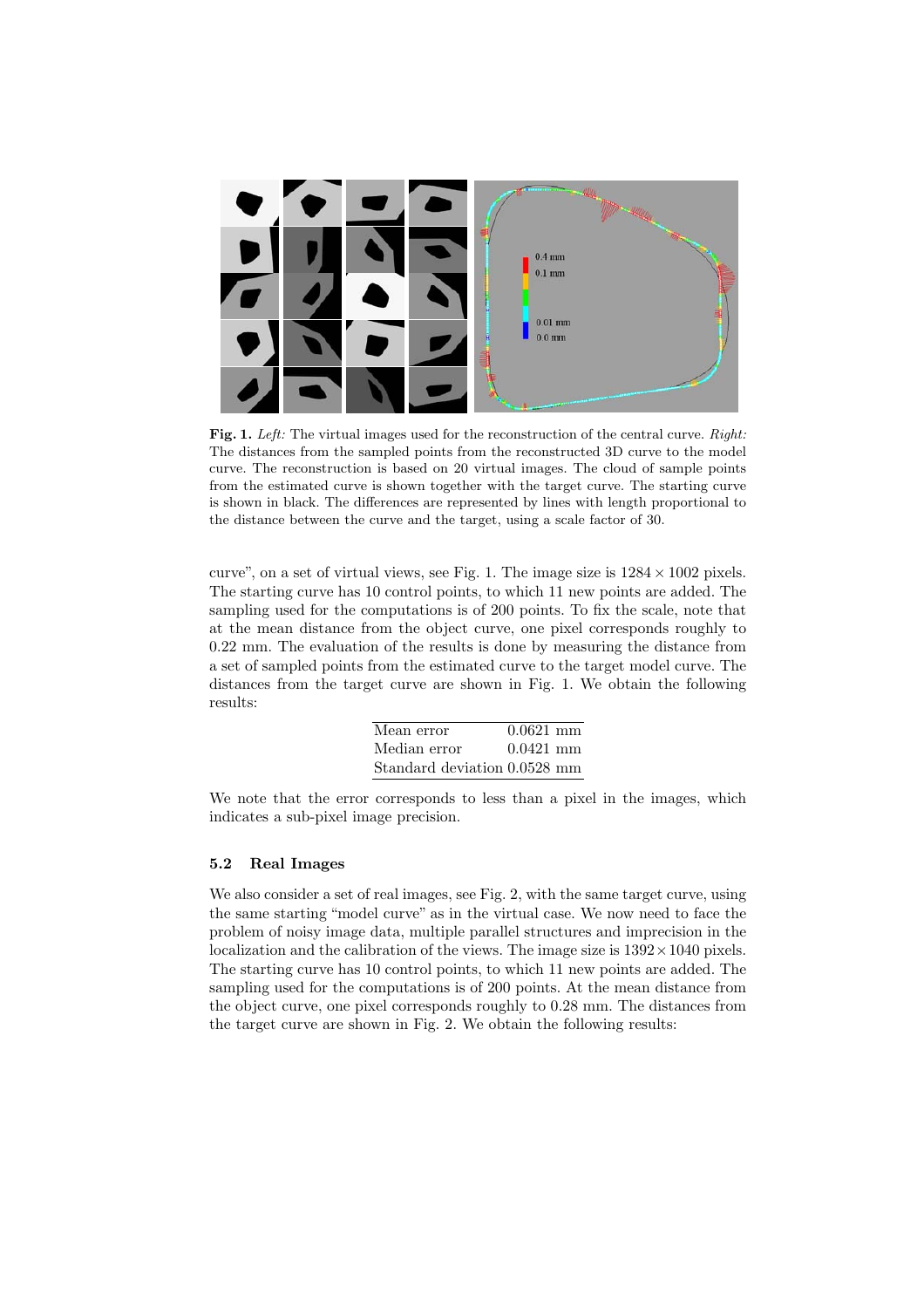

Fig. 2. Left: Four of the 18 real images used for the reconstruction of the curve describing the central hole. Right: The distances from the sampled points from the reconstructed 3D curve to the model curve. The reconstruction is based on 18 real images. The differences are represented by lines with length proportional to the distance between the curve and the target, using a scale factor of 20.



Fig. 3. Problems related to specularities and to the search for candidate points. Starting at the projection of the initial curve (in blue), some candidate points (in magenta) belong to a parasite edge.

| Mean error                  | $0.157$ mm |
|-----------------------------|------------|
|                             |            |
| Median error                | $0.124$ mm |
| Standard deviation 0.123 mm |            |

Even if the errors are higher than in the case of virtual images, we note that they still correspond to less than a pixel in the images. The difference is partly explained by the noise and the parallel structures perturbing the edge tracking algorithm. An example of candidate points located on a parallel image contour, due to specularities, is given in Fig. 3.

# 6 Conclusions

We have presented an adaptive 3D reconstruction method using parametric curves, limiting the degrees of freedom of the problem. An algorithm for 3D reconstruction of curves using a fixed complexity model is embedded in an iterative framework, allowing an enhanced approximation by control point insertion.